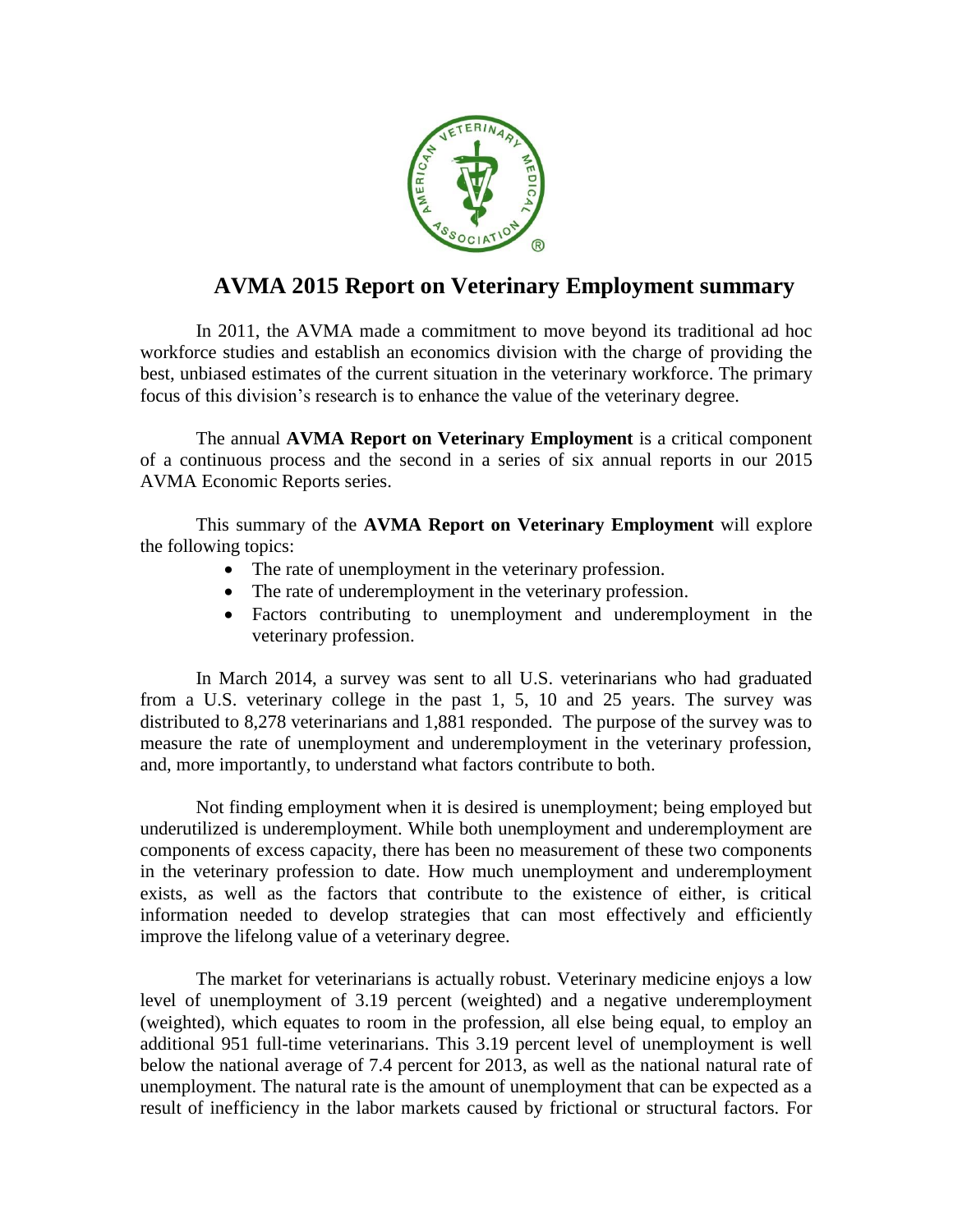example, a mismatch between the skills demanded and those available in the workforce, or the location of employment opportunities mismatched with the location of available labor.

Unemployment varies by age, gender, type of practice, veterinary college attended and region of the country. However, we find that only age, participation in an internship and/or perceived inadequacy in a number of the clinical competencies have been found to be statistically associated with an increased probability of being unemployed in the profession. Factors that were unable to statistically predict the probability of either employment or unemployment were: gender, region where respondent lives, university attended, specialty board certification, additional degrees held, health, debt level, and other technical and client-relationship skill competencies.

Underemployment refers to the difference between the number of hours that a veterinarian wishes to work weekly versus the hours actually worked. A total of 20.2 percent of respondents indicated they wish to reduce the hours they work by a mean of 12.7 hours. Only 14.3 percent of respondents indicated a desire to increase the hours they work by 12.2 more hours per week. Based on the responses from the survey and applying these percentages to the initial estimates of 100,137 active veterinarians in 2014 results in a total of -82,192 hours desired. This negative number of hours implies that more respondents wish to reduce the number of hours they work rather than increase the hours they work. However, after aligning the demographics of the sample with that of the profession, 24.7 percent of veterinarians want to work less, while 22.6 percent wish to work more. The total hours of weighted underemployment is then estimated to be -38,022 hours, equivalent to the need for the aforementioned 951 additional veterinarians.

Factors that were found to be statistically relevant to the level of underemployment include: the amount of debt and income, gender, type of practice, region of the country, participation in an internship, mobility and health.

The survey collected sufficient amounts of information about the graduates of the 28 U.S. veterinary colleges to evaluate the differences between the colleges in the areas of graduate income, employment, underemployment, clinical competencies and health. While these differences have been recognized as valid measures of the overall performance of the veterinary colleges, no statistically significant differences in these areas were identified. However, there is a strong association between graduates who chose to participate in an internship and the higher probability of being unemployed. Because there is a very large variation by college in the percent of students who participate in an internship, more research should be undertaken to identify the factors that influence a new veterinarian's decision to participate in an internship.

*The next annual report in the 2015 AVMA Economic Reports series, the AVMA Report on Veterinary Debt and Income, will be published in early April. If you're an AVMA member and are interested in subscribing to the report series at a reduced member rate, please visit the [AVMA Store.](https://ebusiness.avma.org/ProductCatalog/ProductCategory.aspx?ID=120) Otherwise, keep an eye on our web page, our*